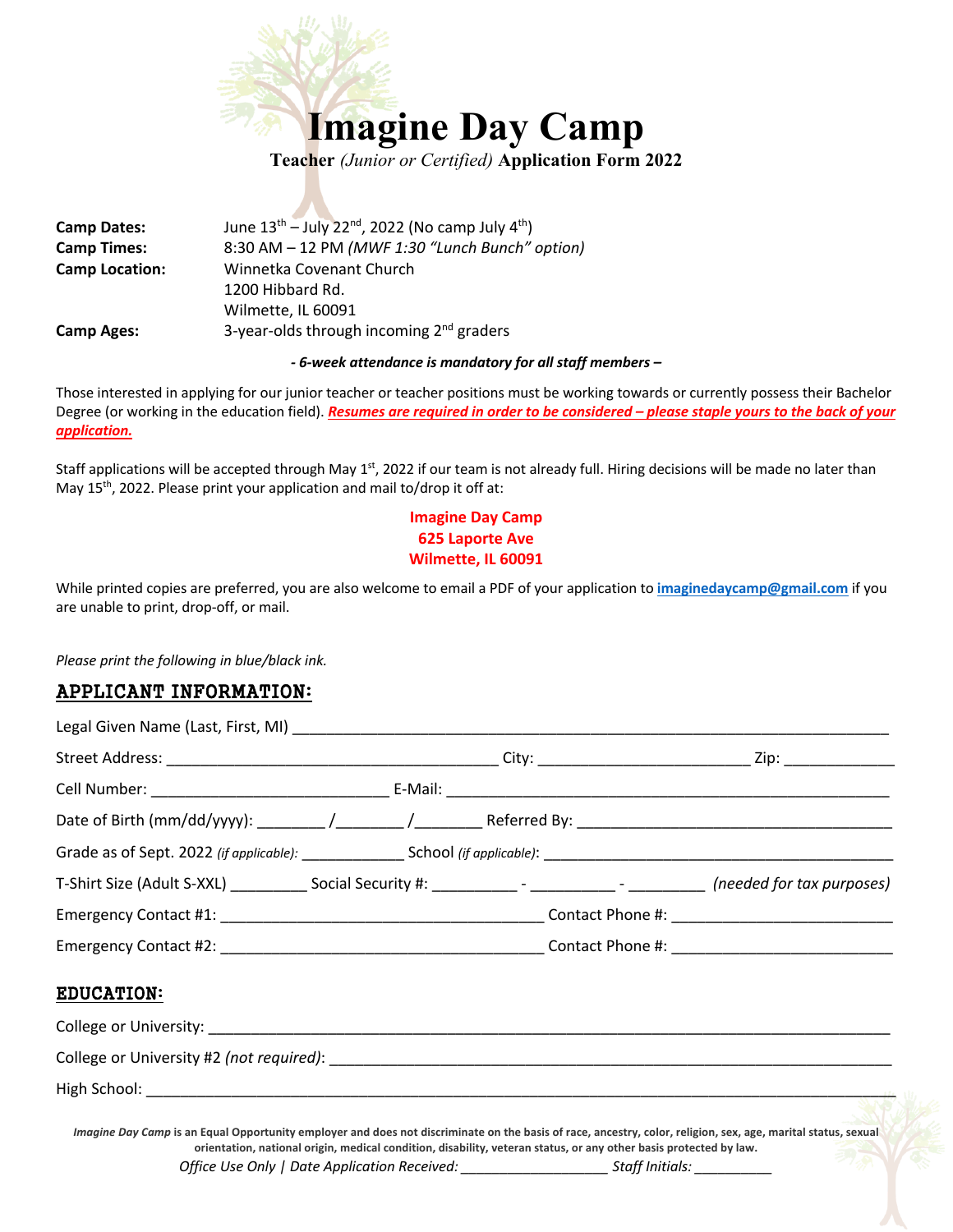### POSITION INTEREST:

Please rank the following courses in the order you would like to teach them. Classes will run for roughly 25-minutes sections throughout the day.

| $1 = Top Choice   5 = Last Choice$ |                                  |  |  |
|------------------------------------|----------------------------------|--|--|
| Art                                |                                  |  |  |
|                                    | Science                          |  |  |
|                                    | Drama/Theater                    |  |  |
|                                    | <b>Outdoor Activities/Sports</b> |  |  |
|                                    | Music                            |  |  |
|                                    |                                  |  |  |

#### ATTENDANCE:

6-week attendance is mandatory for all staff members for the safety of our campers. However, exceptions can be made for individual circumstances if we are notified in advance. Below, please list any known absences you will have during our 6-week season. Please note: there is no camp on Monday, July 4th.

| . . | -<br>,,,,<br>глат<br>$\sim$ | sence:<br>$\mathbf{a}$<br>tor<br>$\cdots$<br><b>Reason</b><br>A15<br>_________<br>_________________________ |
|-----|-----------------------------|-------------------------------------------------------------------------------------------------------------|
|     |                             |                                                                                                             |

2. Date(s): \_\_\_\_\_\_\_\_\_\_\_\_\_\_\_\_\_\_\_ Reason for Absence: \_\_\_\_\_\_\_\_\_\_\_\_\_\_\_\_\_\_\_\_\_\_\_\_\_\_\_\_\_\_\_\_\_\_\_\_\_\_\_\_\_\_\_\_\_\_\_\_\_\_\_\_\_\_\_\_\_\_\_\_\_\_\_\_\_\_\_\_

#### REFERENCES (please do not include relatives):

| ∸. | Name:  | Occupation: |
|----|--------|-------------|
|    | Phone: | E-Mail:     |
| 2. | Name:  | Occupation: |
|    | Phone: | E-Mail:     |
|    |        |             |

### PREVIOUS EMPLOYMENT:

| 1. |                                                                                                                                                                                                                                |  |
|----|--------------------------------------------------------------------------------------------------------------------------------------------------------------------------------------------------------------------------------|--|
|    |                                                                                                                                                                                                                                |  |
|    |                                                                                                                                                                                                                                |  |
| 2. | Company Name: The Company Name of the Company Name of the Company Name of the Company of the Company of the Co                                                                                                                 |  |
|    | Address: the contract of the contract of the contract of the contract of the contract of the contract of the contract of the contract of the contract of the contract of the contract of the contract of the contract of the c |  |
|    |                                                                                                                                                                                                                                |  |

#### EMERGENCY RELEASE:

In the event of an emergency, I authorize *Imagine Day Camp* to secure, from any licensed hospital, physician and/or other medical personnel, any treatment deemed reasonable and necessary for my immediate care. I understand that I am responsible for all affiliated expenses.

| Applicant Signature: |  |  |  |
|----------------------|--|--|--|
|                      |  |  |  |

Date: \_\_\_\_\_\_\_ / \_\_\_\_\_\_\_ / \_\_\_\_\_\_\_

#### BABYSITTING LIST:

Each season, we send a "Babysitting List" to our camp families for use throughout the year(s). If you would like to be included (upon hire), your full name, cell number, and age will be included. Please indicate your preference below:

Please include my name and contact info for this season! Please do not include me on this year's list.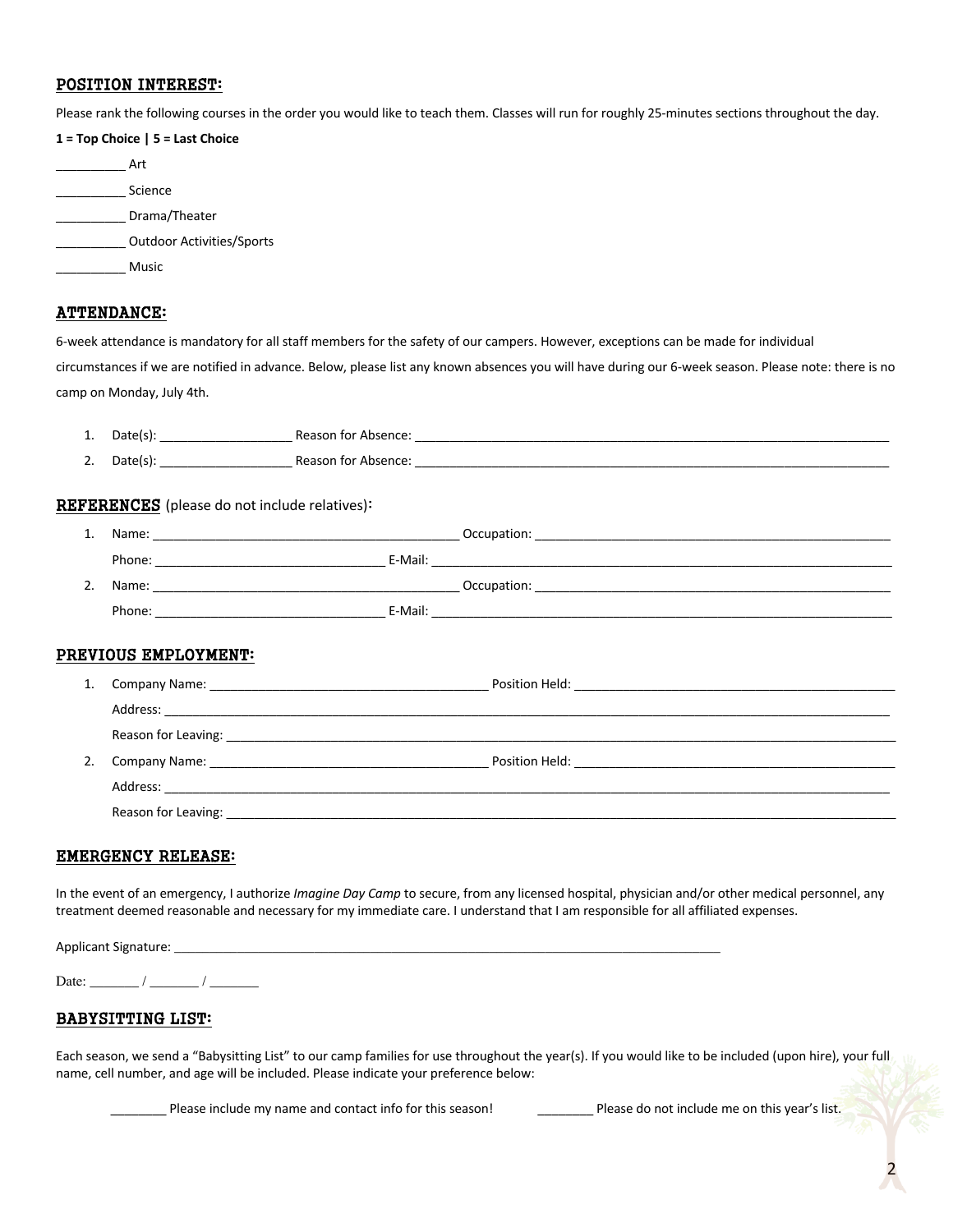#### HISTORY: *All applicants are subject to a pre-employment background check.*

- 1. Have you ever been convicted of a felony? If yes, please explain:
	- \_\_\_\_\_\_ Yes: \_\_\_\_\_\_\_\_\_\_\_\_\_\_\_\_\_\_\_\_\_\_\_\_\_\_\_\_\_\_\_\_\_\_\_\_\_\_\_\_\_\_\_\_\_\_\_\_\_\_\_\_\_\_\_\_\_\_\_\_\_\_\_\_\_\_\_\_\_\_\_\_\_\_\_\_\_\_\_\_\_\_\_  $No$
- 2. Have you ever been convicted with a misdemeanor involving dishonesty, criminal sexual conduct, assault or battery, or any criminal drug actions? If yes, please explain:
	- \_\_\_\_\_\_ Yes: \_\_\_\_\_\_\_\_\_\_\_\_\_\_\_\_\_\_\_\_\_\_\_\_\_\_\_\_\_\_\_\_\_\_\_\_\_\_\_\_\_\_\_\_\_\_\_\_\_\_\_\_\_\_\_\_\_\_\_\_\_\_\_\_\_\_\_\_\_\_\_\_\_\_\_\_\_\_\_\_\_\_\_  $No$

## PHOTOGRAPH RELEASE FORM:

The following grants *Imagine Day Camp* permission to take and use photographs of our staff. The purpose of such photos is threefold: for use on our public camp website, www.imaginedaycamp.com, for use in the end-of-summer camp video, and for potential advertising purposes. While the website is public, the video will remain "unlisted" on YouTube, meaning only those given the specific link will be able to locate it. It cannot be found online without the link. Any advertising would be done explicitly by *Imagine Day Camp* or by Winnetka Covenant Church. None of the three mediums will include any identifying information. The following allows you to choose whichever option you are most comfortable with.

With my selection below, I grant *Imagine Day Camp*, its representatives and employees, the right to take or to not take photographs of me in connection with *Imagine Day Camp*. Photographs will not be shared with any other organization other than *Imagine Day Camp* and, with my permission, Winnetka Covenant Church.

**Please read each option carefully** and initial your selection.

You may take photos of me to be used on *Imagine Day Camp's* website, the end-of-summer camp video, and for local advertising purposes for either *Imagine Day Camp* or Winnetka Covenant Church.

You may take photos of me to be used on *Imagine Day Camp's* website as well as the end-ofsummer camp video. However, please do not use photographs of me for any advertising purposes beyond *Imagine Day Camp*'s website.

Please take photos of me only for use in the end-of-summer camp video which will be posted as an unlisted video on YouTube. Please do not post photos of me on the website or on any advertisements for *Imagine Day Camp* or Winnetka Covenant Church.

\_\_\_\_\_\_\_\_\_\_\_ Please do not take or use photographs of me at *Imagine Day Camp*.

*I have read through this waiver and understand my selection regarding photos of me during the 2022 camp season.*

Applicant Signature: \_\_\_\_\_\_\_\_\_\_\_\_\_\_\_\_\_\_\_\_\_\_\_\_\_\_\_\_\_\_\_\_\_\_\_\_\_\_\_\_\_\_\_\_\_\_\_\_\_\_\_\_\_\_\_\_\_\_\_\_\_\_\_\_\_\_\_\_\_\_\_\_\_\_\_\_\_\_\_\_\_\_\_\_\_

Date  $(\text{mm}/\text{dd}/\text{yy})$ :  $\frac{1}{\sqrt{1-\frac{1}{2}}\left(\frac{1}{\sqrt{1-\frac{1}{2}}}\right)^{2}}$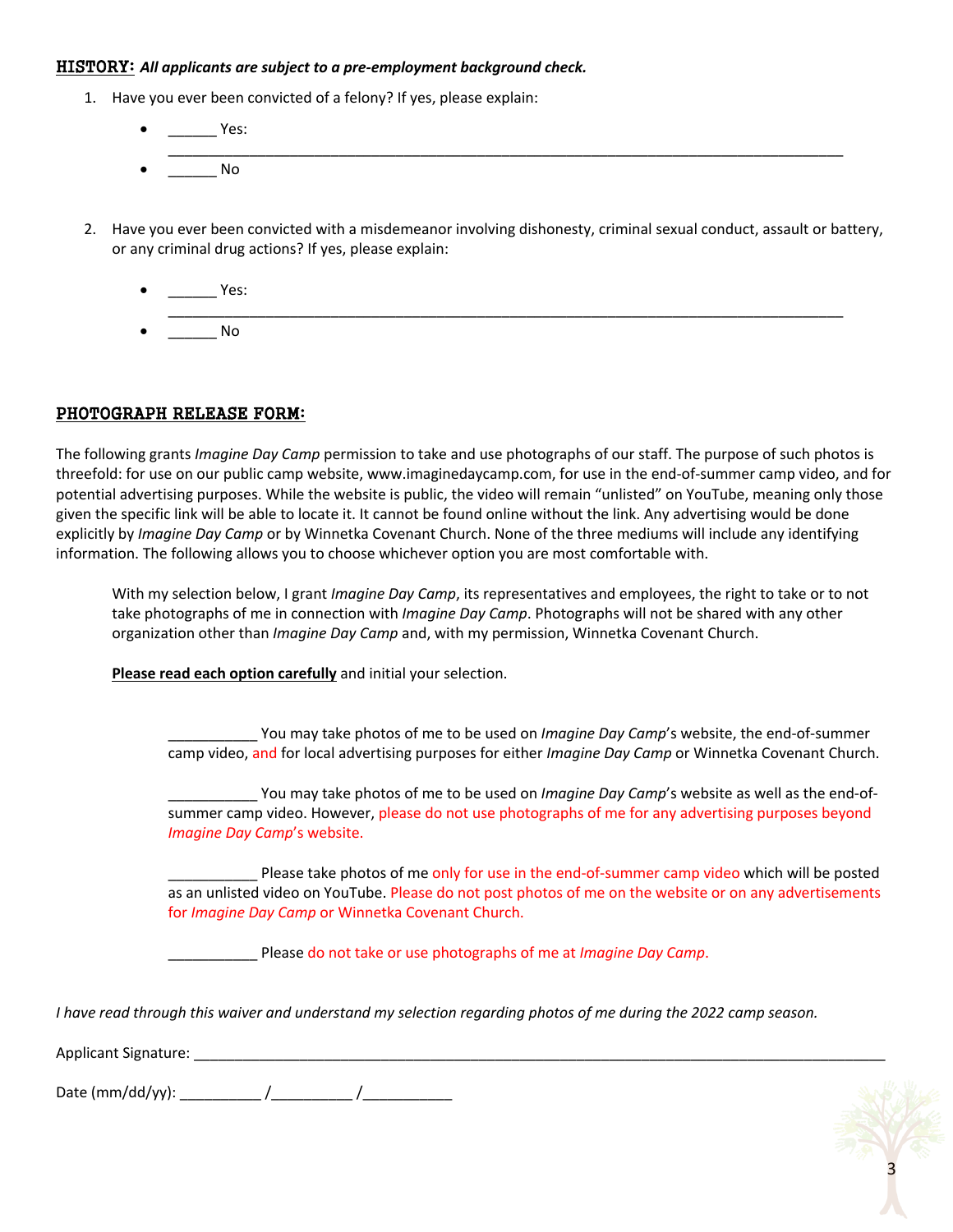# ASSUMPTION OF THE RISK AND WAIVER OF LIABILITY RELATING TO THE CORONAVIRUS/COVID-19

The Coronavirus, or COVID-19, has been declared a worldwide pandemic by the World Health Organization. COVID-19 is extremely contagious and is believed to spread mainly from person-to-person contact. While *Imagine Day Camp* will have preventative measures in place to reduce the spread of COVID-19, *Imagine Day Camp* cannot guarantee that you will not become infected with COVID-19. Additionally, participation could increase your risk of contracting COVID-19.

# PLEASE READ THE FOLLOWING STATEMENTS AND INITIAL EACH PARAGRAPH TO INDICATE YOUR ACKNOWLEDGEMENT.

\_\_\_\_\_\_\_\_\_\_ **(INITIALS)** By signing this agreement, I acknowledge the contagious nature of COVID-19 and voluntarily assume the risk that I may be exposed to or infected by COVID-19 by participation, and that such exposure or infection may result in personal injury, illness, permanent disability, or death. I understand that the risk of becoming exposed to or infected by COVID-19 at *Imagine Day Camp* may result from the actions, omissions, or negligence of myself and others, including, but not limited to, *Imagine Day Camp* employees, campers, and all associated families.

\_\_\_\_\_\_\_\_\_\_ **(INITIALS)** By signing this document, I agree that if I am exposed to or infected by COVID-19 during my participation at *Imagine Day Camp*, then I may be found by a court of law to have waived my right to maintain a lawsuit against the parties being released on the basis of any claim for negligence.

\_\_\_\_\_\_\_\_\_\_ **(INITIALS)** Should *Imagine Day Camp* close due to a COVID-19 outbreak, I understand that I will only be paid through the end of the week of the outbreak with no guaranteed future income for the summer.

\_\_\_\_\_\_\_\_\_\_ **(INITIALS)** I agree that I will adhere to the safety guidelines set by the CDC, including but not limited to mask wearing *(if applicable)*, maintaining social distance at camp, and frequent sanitizing.

\_\_\_\_\_\_\_\_\_\_ **(INITIALS)** I understand that if I am unable to adhere to the mandated safety protocols set by *Imagine Day Camp* that my employment will be terminated out of consideration for the safety of others.

| ι,                                               | understand the risks of COVID-19 and confirm my signed statements |
|--------------------------------------------------|-------------------------------------------------------------------|
| above should I be hired at Imagine Day Camp.     |                                                                   |
| <b>Applicant Signature:</b> Applicant Signature: |                                                                   |
| Date (mm/dd/yy): ___________/____________/       |                                                                   |

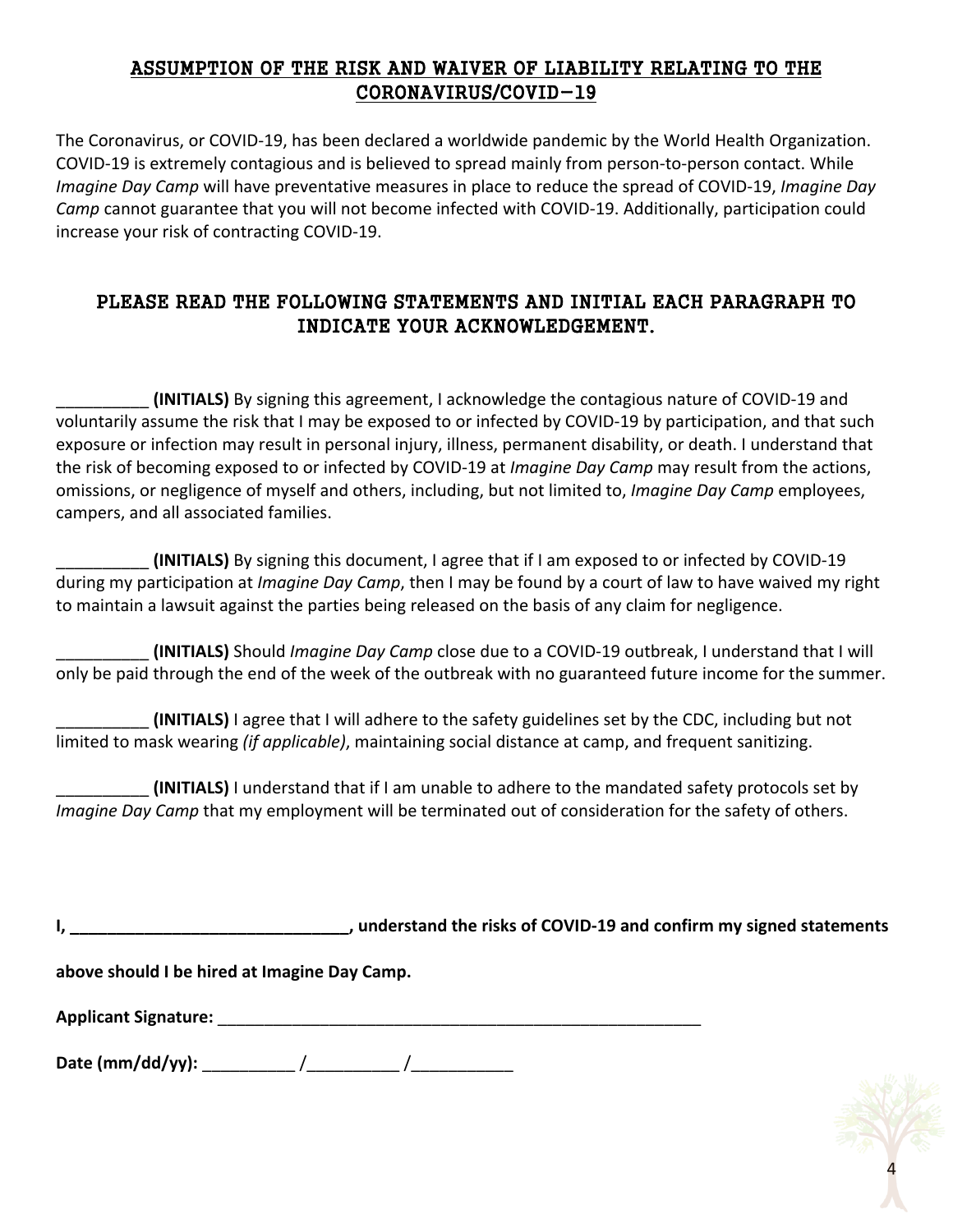## WHY DO YOU WANT TO WORK WITH US?

| 1. | Why would you like to be a teacher for Imagine Day Camp?    |  |  |  |
|----|-------------------------------------------------------------|--|--|--|
|    |                                                             |  |  |  |
|    |                                                             |  |  |  |
|    |                                                             |  |  |  |
|    |                                                             |  |  |  |
|    |                                                             |  |  |  |
| 2. | Please explain your history of working with children:       |  |  |  |
|    |                                                             |  |  |  |
|    |                                                             |  |  |  |
|    |                                                             |  |  |  |
|    |                                                             |  |  |  |
|    |                                                             |  |  |  |
|    |                                                             |  |  |  |
| 3. | What special skills/qualities would you bring to this role? |  |  |  |
|    |                                                             |  |  |  |
|    |                                                             |  |  |  |
|    |                                                             |  |  |  |
|    |                                                             |  |  |  |
|    |                                                             |  |  |  |
|    | IGMICALI DRUUDRUAU.                                         |  |  |  |

## DISMISSAL PREFERENCE:

Should we be able to safely provide "Lunch Bunch," please indicate the dismissal time you would prefer. Teachers will be tasked to plan and run an activity for the afternoon.

| 12:00 PM Dismissal | 1:30 PM MWF Dismissal                                                                                                               | Either |
|--------------------|-------------------------------------------------------------------------------------------------------------------------------------|--------|
|                    | *note: we will do our best to accommodate staff preferences, but camper attendance will be the deciding factor of staffing for eacl |        |
|                    | dismissal. Thanks for understanding!                                                                                                |        |